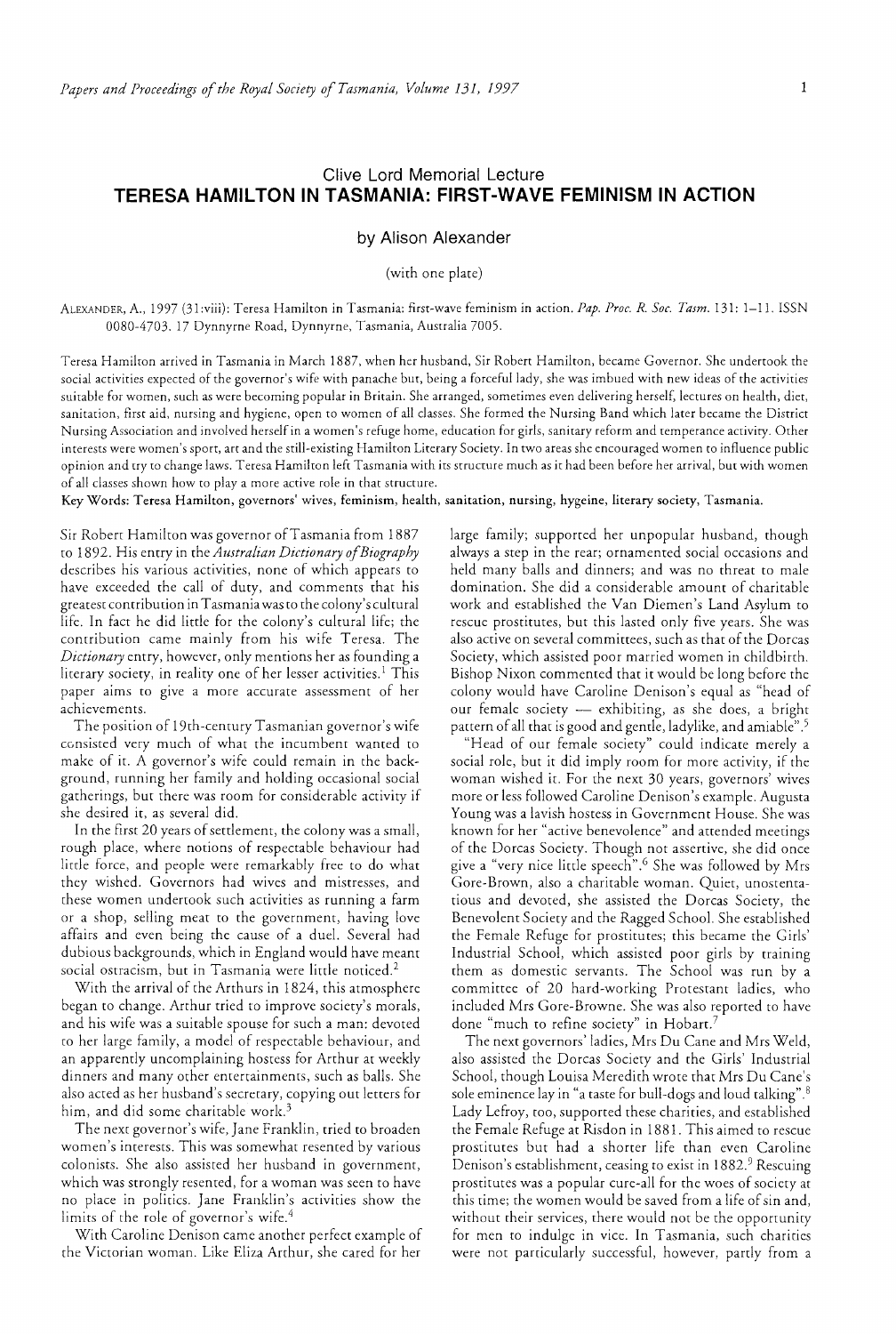lack of support by the respectable population and pardy from a lack of desire by prostitutes to be saved.

The next governor, Strahan, was a widower, so there was no chatelaine at Government House. 10 In 1887, Tasmanians prepared to welcome another governor's wife, Teresa Hamilton.

By mid-century, the Victorian ideal of womanhood had taken a strong hold in Britain: that women's place was in the home, running the domestic side of life and bringing up children. If women wanted to do more, they could undertake social or charitable activity, but that was all. They had no place in business, in politics, in higher education and intellectual activity, in the general world outside the home, which was men's domain. It was thought that their natures suited them for this role, that they were not strong enough for the hurly-burly of the outside world. They should not have outside employment: of course, some needed to support themselves, and many workingclass women were forced into paid employment but, ideally, they would be supported by a male - father, husband, son or even uncle - and would not need to soil their hands by paid work. One of a man's aims in life was seen as earning enough to keep his womenfolk in ladylike idleness.

From the 1840s, there were stirrings of rebellion by women against this domestic role. Small groups began to work for women's suffrage, and some individuals like Florence Nightingale, who wanted to do more with their lives than sit at home, carved out careers for themselves, though with great difficulty and against strong male opposition. From the *1870s,* schools were founded which gave girls a full secondary education. The rights of women began to be a topic of conversation and, even in Tasmania, this term was known, for the Tasmanian *Punch* published a joke about it. Moreover, in 1875, one modern girls' school was founded, the Hobart Ladies' College.

For years in Britain, there were only small gains by women, but then, in the mid 1880s, there was a flowering of activity, for reasons still debated. What this meant was that there was suddenly far more activity outside the home by women. This came as women formed groups and undertook activities in areas like charity, sport, church and intellectual pursuits; as more secondary schools for girls were established; as women demanded tertiary education; as professions opened to women, and women's general career opportunities expanded dramatically; and as women demanded the vote.

There were some signs of the British activity being duplicated in Tasmania, mainly in the establishment of schools which provided secondary education for girls, particularly the Methodist Ladies' College, Launceston (1886), The Friends' School, Hobart (1887), and the Presbyterian Ladies' College in Hobart (1888) - all founded by religious groups. Nevertheless, by the time of Teresa Hamilton's arrival in 1887, there had been little major change in women's position generally; there were few societies which admitted women, they seldom appeared in newspapers, and most confined their interests to domestic activity. There was certainly no woman who advocated any idea of women's rights.

Teresa Hamilton was, unusually for a 19th-century governor's wife in Australia, of Australian background herself. She was born in 1852, and her father, Major Henry Reynolds of the 58th Regiment, died when she was seven. Her mother was born Ann Cox, distantly related to the Tasmanian Cox family of Clarendon and the sister of Lady Youl of Simmons Plains. Despite these Australian relations, Teresa Reynolds had no convict connections. Her Cox grandfather and later the Reynolds family lived at "Hobartville", Richmond, New South Wales; from her later career, one can presume that Teresa received a good education, and in 1877, aged 25, she married Robert Hamilton.<sup>11</sup>

By this time Hamilton was 40. He was the son of a Scottish clergyman and had joined the public service, becoming accountant to the Board of Trade and secretary to the Admiralty. He had been married before, but his first wife died in childbirth, after presenting him with five sons and a daughter. The daughter, Anne, later wrote her autobiography<sup>12</sup> and, amazingly, never once mentioned her stepmother, merely noting that her father remarried 18 months after the death of his first wife. The children, who had learnt at home with governesses, were then sent to boarding school. Teresa Hamilton bore her husband two further children, a son and a daughter. Well-educated and forceful, she was imbued with new ideas of the activities suitable for women.<sup>13</sup>

Several years after their marriage, Hamilton was made secretary to the Irish administration, a position left vacant by the assassination of two previous officials in a Dublin park. The move to Dublin cannot have been easy for a family with young children. Despite the assassination, Hamilton became tainted by sympathy for Irish home rule, so he was removed from this position and instead, at the age of 50, was made Governor of Tasmania (his wife was then 35). The Hobart *Mercury* did not think the new position a demotion, but said that Sir Robert should be glad to change "an onerous, troublesome and thankless post" for "the dignified and honourable position of Governor of this fair dependency of Her Majesty's Crown".14

Sir Robert's term of office was not distinguished by any special activity, and he would persist in calling the premier the Prime Minister, but he promoted public works and the investment of British capital in the colony, though to what extent is unknown. He was president of the Royal Society (an activity which, according to his daughter, he enjoyed) $15$ , supported the Australasian Association for the Advancement of Science, organised celebrations for Queen Victoria's Diamond Jubilee in 1887, and opened a number of museums and art galleries, as he was paid to do. A more unusual activity for a governor was opening a congress of trade unions. Hamilton seems a quiet, pleasant figure he was seldom mentioned, for good or ill, in the Walker letters (see below)  $-$  and was described as "an able and industrious public servant".<sup>16</sup> He much enjoyed pottering in the gardens of Government House, clipping the hedges and lying in a hammock.<sup>17</sup>

Inside information about the Hamiltons comes from three sources. In 1966, Agnes Morris wrote a small book, Lady Hamilton's Tasmania, which gives a glowing account of the period. Agnes Morris' granddaughter commented that her grandmother only liked to see good in people; that, in fact, you only see the good, if you keep your eyes shut.<sup>18</sup> So Morris depicted Lady Hamilton as able, charming and inspiring, for example writing that when she married Hamilton, the children of the first wife had a better life in her "kind, capablc hands". 19

In 1889, showing the growing visibility of women in the community, the *Tasmanian Mail* introduced a weekly women's column, written by "Alix". Alix often recorded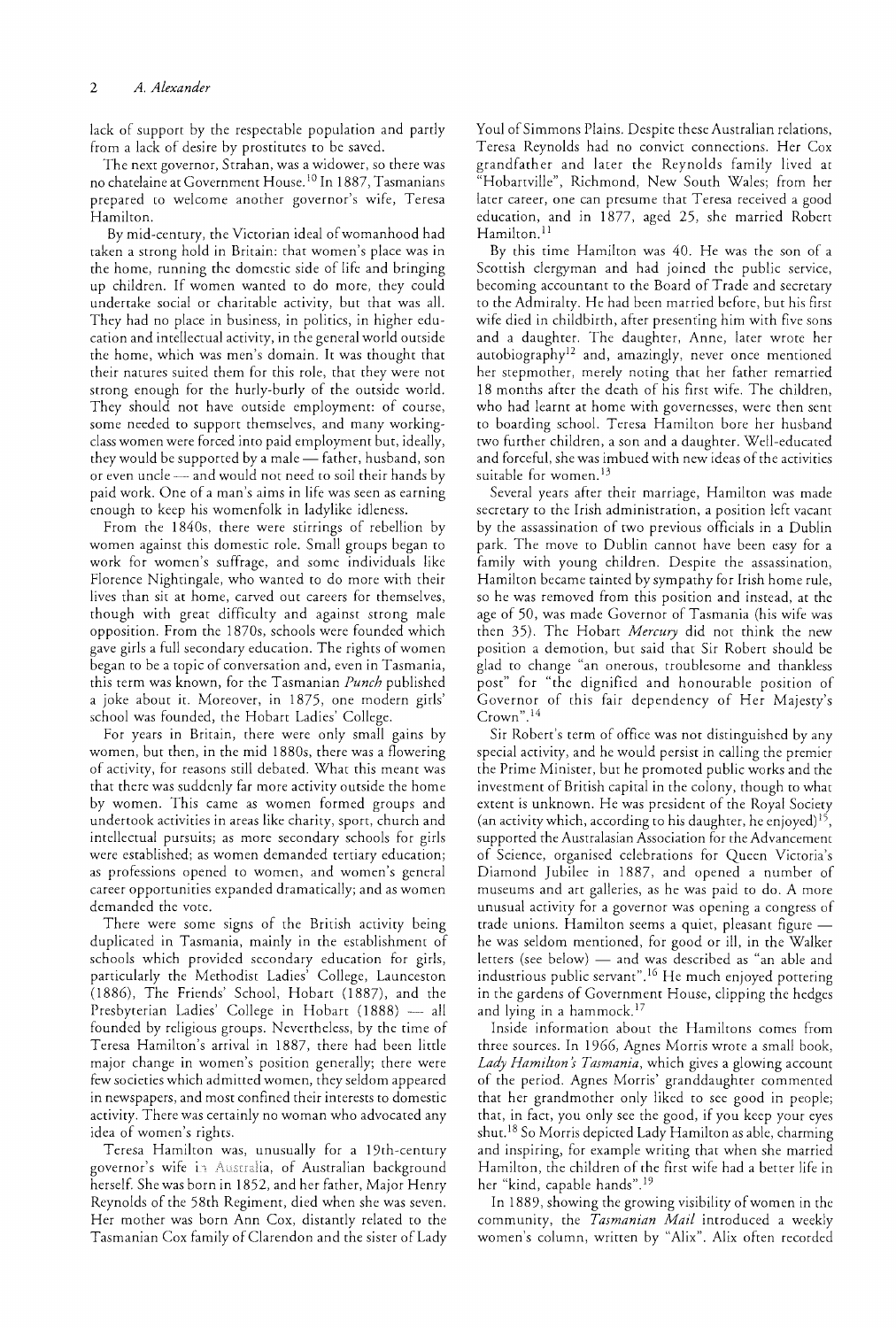Lady Hamilton's activities and approved of them on the whole, so this is another positive view.

A more critical opinion comes in the letters of Sarah and James Walker to their sister Mary, who was studying art in London. Well-educated, intelligent, interested in intellectual matters as well as social events, and both busy with employment - James as a lawyer and Sarah as a teacherthey appreciated Teresa Hamilton's achievements but could also see her defects, and felt free to point them out in their private letters. Proud of their Tasmanian heritage, they were not inclined to kowtow to British imports, however elevated their position. James Walker illustrated this when he described the Mault family as "terrible conservatives and worshippers of the aristocracy ... which I am not".<sup>20</sup>

There are several descriptions of Teresa Hamilton's appearance. At a reception, she was described as looking "very handsome in a pale tan armure frock, with tints of white moire softening it in a marvellous way, and a tiny fawn bonnet, while her face is so good, so true, one cannot help instinctively admiring the nobiliry of character speaking through it". 21

James Walker was less flattering when he described her portrait, by well-known artist Tennyson Cole. Cole's subjects included Edward VII, but Walker was not impressed with his portrait of Teresa Hamilton. The drapery was well painted, he said, "but he made her face florid & fat & reddened the complexion, while as to her hair, which is Teresa's chief beauty, he had taken all the light & colour out of it & made it a sort of dirty brown". Cole was similarly unsuccessful with Sir Robert, whose portrait looked "uglier than the reality".<sup>22</sup> (This is the one comment about Sir Robert in the Walker letters.)

The Hamilton entourage arrived in Hobart in March 1887, sailing up the Derwent on a perfect day. They were "accorded a hearry and enthusiastic welcome" by "people of all degrees and all classes", over a thousand assembling to cheer them as they landed. "The winning grace of Lady Hamilton's manner at once instilled her as a popular Governor's lady".23 It was decided to conduct the official swearing-in that day, so there was a great bustle as the streets were cleaned. "All the sweeping and flushing, however, could not remove an olfactory demonstration of the fact that our system of drainage is one of those things that it is perhaps possible to improve upon," an ominous portent. Crowds gathered in the streets, flags were hung and arches erected, and at three o'clock the vice-regal carriage appeared. Teresa Hamilton had "gracefully adorned" her bonnet with a bunch of Tasmanian mountain berries, a tactful touch, and the Mayoress presented her with a magnificent bunch of these same berries. A procession formed and marched through the Hobart streets, church bells rang, people cheered, bands played, and the whole enterprise went off most successfully. The only slight disorder was the action of a "gentleman who had imbibed sufficient refreshment to make him argumentative", but a constable easily quelled him.

The swearing-in took place in the Supreme Court. It was the first time that ladies had been admitted, and a number sat on the dais. Addresses of loyalty were also read from various sections of society, then, amid more cheers, the vice-regal party drove back to Government House. It was a propitious start to their regime.<sup>24</sup>

When Teresa Hamilton left Tasmania, Alix commented that she had had a difficult task, for before her arrival there had been no governor's wife, or they had been so taken up



*PLATE 1 "Portrait of Lady Hamilton" by Philip Tennyson Cole, 1809. Collection: Tasmanian Museum and Art Gallery.* 

with the cares of large families that they had not spent much time on the public good. During the time of widower Strahan, "kind and good-natured man," general matters at Government House had become very disorganised, and Teresa Hamilton had to set things right.25

It appears that she did this without undue difficulty, for she was an excellent organiser and undertook the social activities of the governor's wife with panache, holding At Homes, balls, receptions, dinners, evenings, dances and afternoon teas.<sup>26</sup> Possibly, however, there were difficulties at first. Sarah Walker quite frequently attended entertainments at Government House, and in 1890 wrote that "we had to go out to Government House yesterday afternoon ... There were a good many people there. Lady H. is a much better hostess than she used to be, I think ... She is very amiable to me lately".<sup>27</sup> There were also such entertainments as a grand Charity Ball, organised by a committee of prominent women, including Teresa Hamilton. At this, she wore a handsome dress of grey silk, trimmed with grey velvet.28

Then there were the many official functions which the Governor and Lady Hamilton attended, such as a Review on the Queen's Birthday, and many ordinary social events which the vice-regal parry graced: the races, polo matches, the theatre. 29 One of Teresa Hamilton's earliest activities was "a very pleasant one indeed": she telegraphed to Queen Victoria a congratulatory address, signed by 23 000 Tasmanian women, on the occasion of her jubilee.30 She then held a dazzling Jubilee Ball at Government House.<sup>31</sup>

Another activity expected of vice-regal couples was travelling round the colony, and Sir Robert and Lady Hamilton did this enthusiastically. Within a fortnight of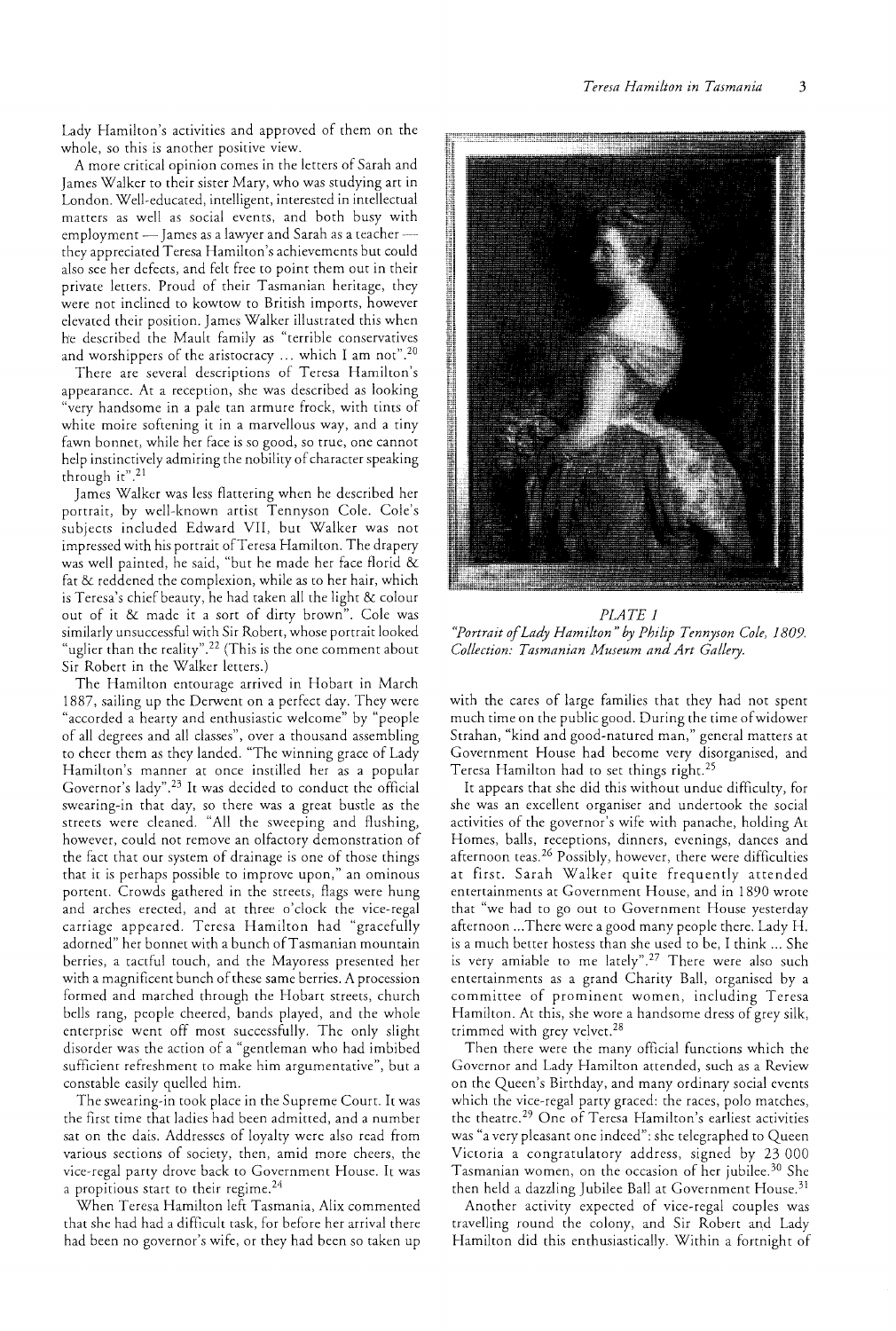their arrival, they went to Launceston and the northwest coast and, during the following years, they often travelled, with Teresa Hamilton particularly interested in visiting her relations, her first cousins the *Youls* and her more distant cousins, the Coxes. 32

There was far more to the new governor's wife than these expected social activities, however. Shortly after Teresa Hamilton arrived in the colony, in September 1887, she delivered an address to the women of the colony, on the topic "Sanitation and Public Health". 33 "To speak in public for the sake of speaking is nor my habit", she said, but she would not be doing her duty as the wife of the Governor if she did not help him improve the colony's health. Their son had had typhoid, and nursing him inspired her to act. She urged women to co-operate with her and learn to nurse intelligently and help stop typhoid spreading. "The situation cries for reform." People must appeal to the City Council to act, and to builders of houses. Mothers should burn all impurities, ventilate rooms, and clean stagnant gutters in front of houses. Apparently there was no further action after this lecture was given, and Alix put this down to Tasmanian apathy.

Teresa Hamilton had more success in later years. 34 The St John's Ambulance Brigade was established in Hobart in 1887, and from 1889, at the instigation of Teresa Hamilton, held lectures on first aid and nursing. Beatrice Butler was one Hobart woman who attended at least the first lecture in a series of eight on first aid. Lady Hamilton had three doctors to give the talks, she wrote in her diary.<sup>35</sup> The unmarried women in the audience were to sit an examination at the end of the course, but married women did not have to do *so,* as they were supposed not to have so much free time. Seventy women attended, of "all classes", and Lady Hamilton gave an introductory speech, "rather an ordeal I should think", telling the audience that they were "not to make a joke of it" and they must attend twothirds of the lectures or they would not be allowed to attend the next course, which was on nursing. The eight lectures cost three shillings.<sup>36</sup> Again, what eventuated is not clear.

In 1891, on the same pattern, Teresa Hamilton organised a series of lectures on First Aid, given by Dr Giblin. The idea was highly praised, as the information would teach women how to nurse their families and, possibly, help to earn a livelihood. The maximum number in the audience was 30, which was soon filled, and at the end of the course an examination was given, which all candidates passed. The lectures began in June and were so popular that two classes were held. In August, a second course of lectures was given on Nursing; there were five lectures and 24 in the audience. Nineteen sat for the examination, which was part oral and part written, and again all passed. There was also a course oflectures on surgical and typhoid nursing to those who had passed the first course. Similar lectures were given in Launceston and Campbell Town.<sup>37</sup>

On other occasions, Teresa Hamilton lectured herself, to various audiences but usually on topics concerning health and diet. In 1891, she gave a series to the Young Women's Christian Association on Health, Hygiene, Food and Clothing. She explained to her audiences the difference between nitrogenous and carbonaceous food, and urged a balanced diet of fruit and vegetables, meat, grains, cheese and milk puddings and the avoidance of unwholesome food. She condemned alcohol, and spoke about digestion and "banting" (slimming).38 She also spoke to poor women

in Wapping, using simple language to explain about treating wounds and illnesses, and bandaging. She gave at least three lectures to the women of St David's parish and, in 1892, to the women of Glenorchy on ambulance work.<sup>39</sup> She moved to a different topic when she spoke to the pupils of the Ladies' College for an hour on the Education of Girls. <sup>40</sup>

In 1892, Teresa Hamilton moved beyond mere lecturing and formed the Nursing Band, whose members visited the poor and attended to illness. They had to have a St John's Ambulance certificate or similar qualification. Teresa Hamilton gave a series of lectures for the Band and for anyone else interested, talking about ambulance and nursing work generally. The Band had eight or nine members and, by December 1893, they had attended 80 cases and paid over 700 visits. In the later 18905, the Band became the District Nursing Association.41 In the same year as she formed the Nursing Band, Teresa Hamilton was connected with the establishment of a convalescent home for "all overworked women needing a rest". Fees were low, and a committee raised funds to maintain the home.<sup>42</sup>

Teresa Hamilton's interests extended beyond nursing. She would not have been a charitable governor's wife if she had not tried to rescue prostitutes and, in 1889, she founded the undenominational Anchorage Refuge Home. It was run by a volunteer committee and a paid matron, and aimed to "help the poor fallen ones lead a good and useful life",<sup>43</sup> by caring for pregnant women and their subsequent babies for a year. The aim was to instil mother-love into the women, as the great incentive to acquire and retain their social position. The women were then found situations as domestic servants, preferably where they could keep their children with them. The committee tried to impress the fathers with their responsibility and assisted each fallen woman once only. Teresa Hamilton not only founded the home but was much concerned with its management, and once, when the secretary was absent for two months, undertook these duties herself.<sup>44</sup> This was another institution which lasted after Teresa Hamilton's departure, as it ran successfully until 1911.

Teresa Hamilton continued a traditional activity by becoming patroness of the Dorcas Society, but she did not appear excited by this work. She attended only one committee meeting, and paid one further visit in 1892.45 The Society ran successfully without her help and, clearly, she liked running activities rather than being one of a committee of an organisation which already had leaders.

She did, however, assist with one established venture, the Hobart Ladies' College, which her daughter Mary attended.46 The Walker family had a great deal to do with this establishment, for Sarah taught there and James was the secretary of the governing Board. In 1889, he described how competently Teresa Hamilton distributed the prizes at the end of the year.<sup>47</sup>

"She did the business very well, & made a very neat speech afterwards. Sensible, well expressed, & without any hesitation,  $\&$  she knew - what so many men don't - when to leave off. It compared very well with Sir Lambert's [Chief Justice, member of College council]. He was very funny. He spoke of the misfortunes of the College & the changes we had had of one Principal after another. 'In fact', he said, 'the great drawback to the College in the past, has been the instability of its Principals'. He did not think that it sounded like 'Principles'! I heard a little laughing, &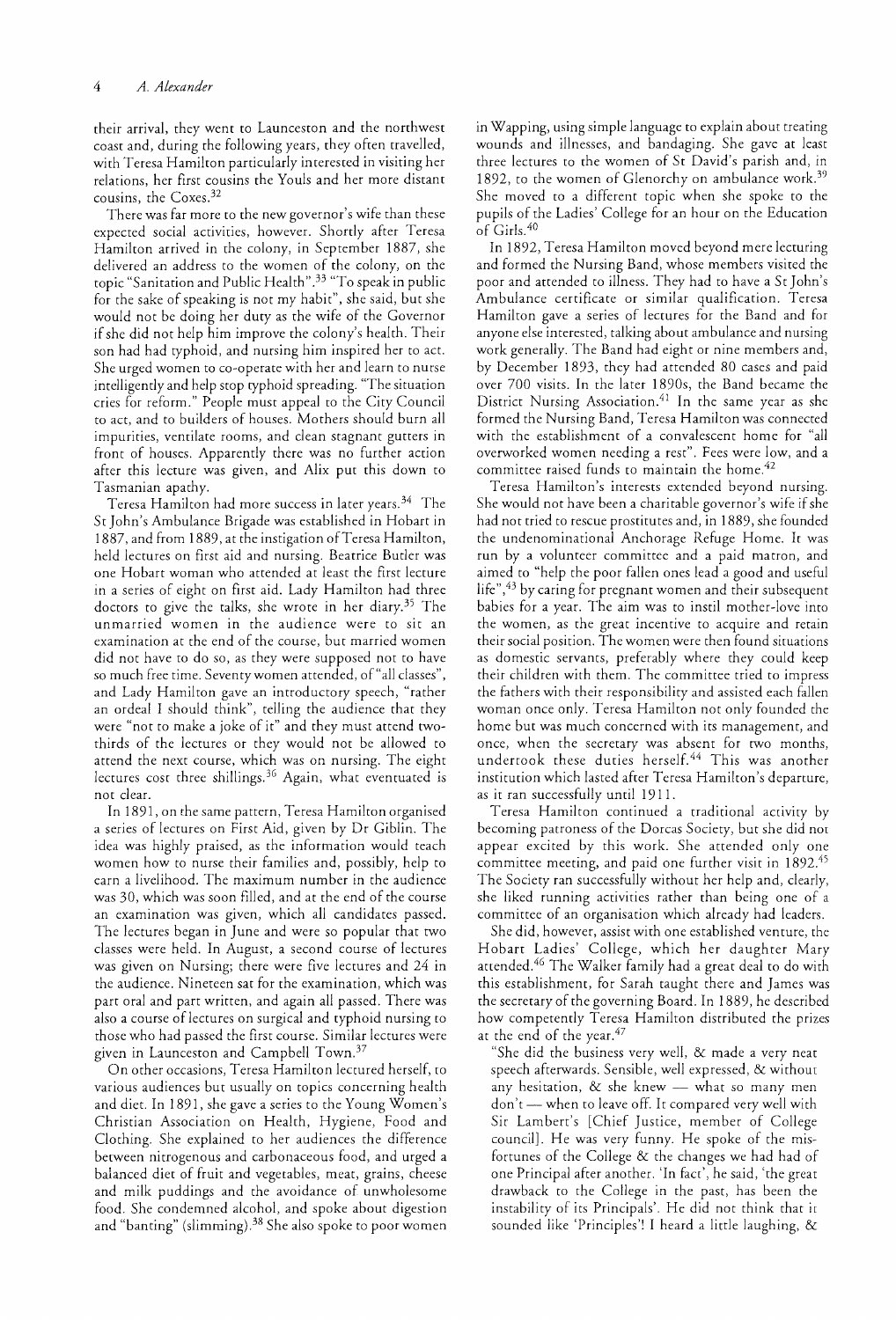told him afterwards that it was too bad to give us away in that fashion. He also praised Col. Cruikshank as an examiner & said his great merit was that 'he would condemn the right as well as correct the wrong'. He then corrected himself and said, 'At least, praise the wrong,  $\&$  correct  $\frac{1}{1}$  and he had to try again before he got it straight."

The next year, Teresa Hamilton was made a member of the Council, after asking Walker three times for the position.48 The College also gained a new principal, Miss Piper and, after meeting her, James Walker commented, "I hope she will have decision enough to manage the Council, especially since Lady Hamilton is on it".<sup>49</sup> In 1890, the College held a Musical Evening, and, wrote Sarah Walker, "of course Her Excellency was there. After Lady H. had come Miss P. came to the back with the girls and wanted to stay there but I told her she must go & sit with her so at last very reluctantly she went".<sup>50</sup>

Every so often, James Walker recorded an action of Teresa Hamilton's on the committee. At her first meeting she was "very placable", but this did not last.<sup>51</sup> At her suggestion a sub-committee, including herself, was formed to discuss with the principal improving the methods of teaching. This seems a sensible suggestion, given that College numbers were declining, but Walker seemed to scorn it. At the end of the year, Teresa Hamilton again chaired the College prizegiving. According to Walker, she "bossed the whole show, gave away the prizes, and made a speech. She is very great on education, the teaching of languages and art etc etc. "53 Several other Council members remarked to him that Teresa Hamilton "criticised from a professional point of view",<sup>54</sup> with which they were not happy. Again, criticising from a professional point of view seems well suited to the governing body of a school, and it is not clear why Teresa Hamilton's activities were not approved by the other, male, Council members, unless it was because a woman was speaking out.

There is little more information from the Walkers about Teresa Hamilton and the College, for James ceased to be secretary and, in 1892, Sarah began her own girls' school. She began with a housewarming but did not ask Teresa Hamilton, because Mrs Montgomery, the Bishop's wife, was bound to be there, and the rwo women did not agree. <sup>55</sup>

A different activity for Teresa Hamilton was that she was said to be interested in encouraging women's sport. There is not a great deal of evidence for this, but she and the Governor and "nearly all the fashionable world" attended a Ladies' Cricket Match in 1890, and the next year she twice invited the pupils of rwo girls' schools to Government House to watch a cricket match between teams from the schools, then to partake of afternoon tea.<sup>56</sup>

There is more evidence for Teresa Hamilton's interest in cultural activities. She was reported to have encouraged the Gaiety Players, an amateur group from the upper classes, and certainly attended their performances.<sup>57</sup> She was interested in art and, in 1891, formed the Hobart Sketching Club, whose members, at one stage, went to New Norfolk to sketch. 58 Teresa Hamilton was the first president of the Launceston Art Society and was actively interested in the establishment of Art Galleries in Hobart and Launceston. In 1891, she asked James Backhouse Walker to draw up fresh rules for the Art Association. "Her Ex. is too exacting to make working with her pleasant," wrote Walker. ''The only thing is that she doesn't spare trouble herself - in fact it is she who keeps the thing going. "59 She also encouraged at least one individual artist. At one stage, William Piguenit, just returned from a trip inland, gave a talk about the beauties of the highland scenery. Teresa Hamilton was in the audience, and it was at her suggestion that the monochrome paintings illustrating the lecture were purchased by the Government, by a special vote of  $\pounds 100.^{60}$ 

The association for which Teresa Hamilton is best known, probably because it bears her name, is the still-existing Hamilton Literary Society. In July 1889, she invited a number of ladies to Government House to form a literary group, which she named, rather condescendingly, the Nil Desperandum Society. She later commented that it was formed for "mutual pleasure and intellectual profit".<sup>61</sup> Learning to think and judge is a form of education we all need, she wrote, and to get out of our grooves is profitable.<sup>62</sup> She chose the subjects and the speakers, and each member was given a topic, on which she presented a paper at one of the fortnightly meetings at Government House. Other members then discussed the paper. There was a great variety of topics, from "Manners Maketh Man" to Trade Unions, and Sarah Walker commented that friends of hers thought the society "will be very good", though the members were a "funny mixture". She was asked to join and wrote unenthusiastically, "I suppose I had better".<sup>63</sup> Later she made several caustic comments about the Literary Society. She noted that one woman gave a paper on Browning, "(!!!). A little subject just to fill up I suppose".64 When she herself attended, however, she became keenly interested in writing her paper on Trade Unions, and told her sister that she had begun to enjoy the Society.65

In August 1890, Teresa Hamilton entertained about a hundred women at Government House to celebrate the Society's first anniversary, but trouble soon arose. In the following summer, Hobart was packed with visitors, including six naval ships, and Teresa Hamilton gave the most glamorous ball the city had ever seen. Not surprisingly, the January meeting of the Nil Desperandum Society was sparsely attended, and in the next month a full-scale argument erupted.

"There is a grand quarrel berween Lady H. and the Dobsons," wrote Sarah Walker. 66 Ethel Dobson, daughter of Sir Lambert Dobson, wrote the society's secretary a note, which Teresa Hamilton considered insulting, though the secretary, Miss Patty Mault, thought it was an ordinary note of apology. (Patty came from the family who "worshipped the aristocracy".) Teresa Hamilton demanded Ethel's resignation, Ethel said she did not think she had done anything wrong, and though Patty Mault begged her not to continue the quarrel, "Her Excellency was obstinate". Sarah Walker thought her "very foolish and undignified", and put the quarrel down to the "never friendly feeling" between the Hamiltons and the Dobsons, and the low attendance in January, which had annoyed Teresa Hamilton, who thought it was due to a rush after officers. Maud Montgomery tried to make peace, but "Lady H. does not love Mrs  $M.$  - she is too independent", so her attempts did no good. Meanwhile Ethel Dobson made matters worse with a second letter, written with help from her father. It was held to be in bad taste, "very Dobsony", but Sarah Walker thought that Teresa Hamilton's course was "altogether out of proportion to the offence".<sup>67</sup>

At the next, very tense, meeting the matter was discussed. Only two of the 17 members were on Teresa Hamilton's side, but she told the meeting that all who thought Ethel Dobson had been hardly treated should resign. Ten did so,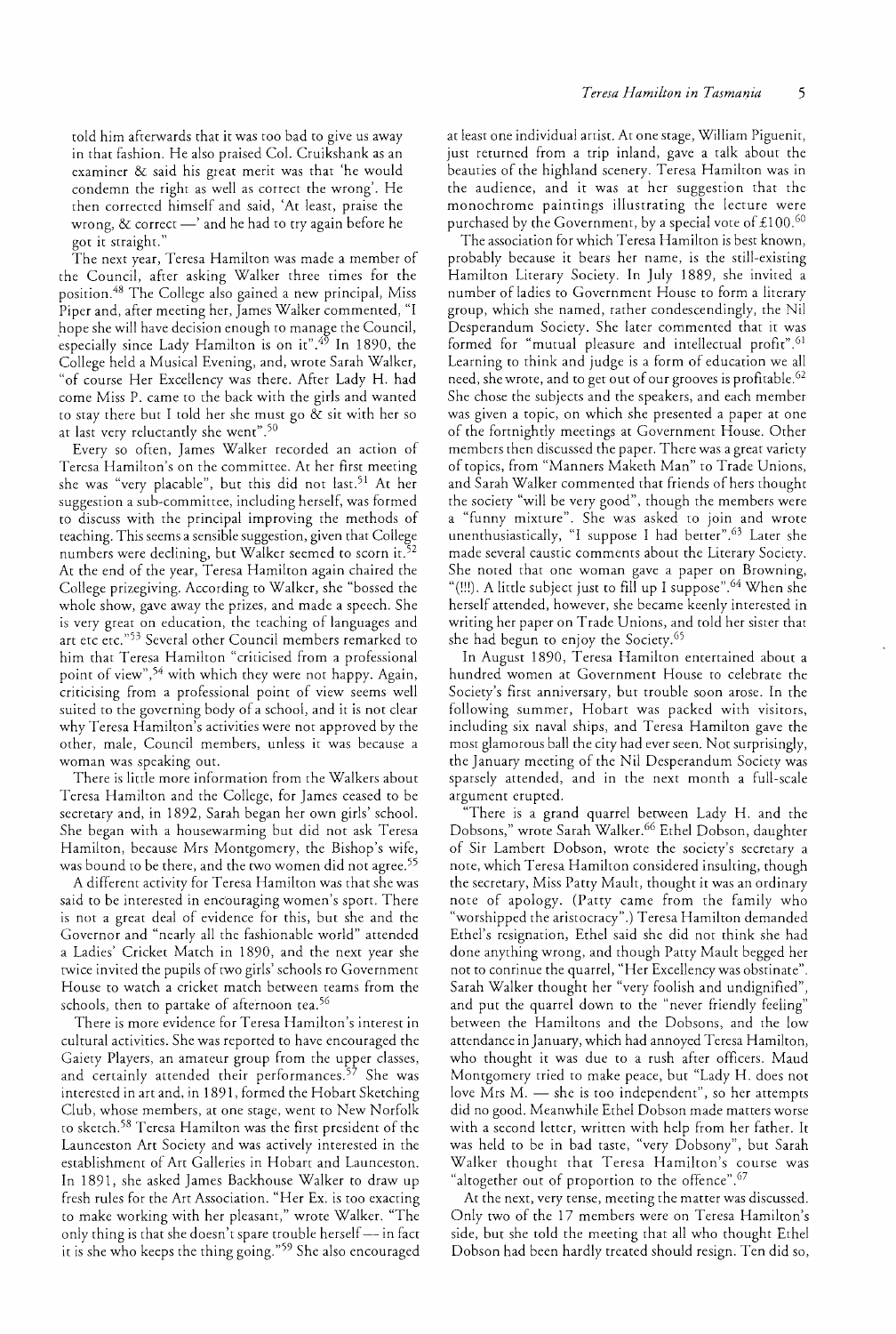the younger ones going up "white & trembling like martyrs to the stake. You know they stand in great awe of Lady H. and she has been very kind to some of them". Patty Mault asked Teresa Hamilton whether her own daughter would not have asked her father's help in such a situation, and she replied, "Big as she is I would have her whipped", and looked furious enough to have struck Miss Patty in the face, Maud Montgomery told Sarah. "It was rather dreadful was it not?" Sarah commented.<sup>68</sup> She added, "Her Excellency told them what they owed to her & the courtesy due to her from her position & Miss Patty said Lady Hamilton is it not from you we look for it before al1 others... Of course Lady H. will never forgive any of rhem".G9

Later, Sarah had a chance of finding out the inside story. She and her friend Poppy Clarke walked to Government House to say how do you do to Lady Hamilton, who insisted on them having coffee. She "dismissed the servants & drew up our chairs & was settling down to a long narrative when to our extreme annoyance in walked Mr & Mrs James", who stayed until it was time to go home, so Sarah never did hear Teresa Hamilton's explanation. "Both [Poppy] and I had been wanting to hear what she had to say.

There was a reconciliation, then another "bust up", and Teresa Hamilton returned the subscriptions of those who had resigned, to their fury. A dance at Government House in April was poorly attended, and finally in May the hatchet was buried.<sup>71</sup> The Literary Society continued, and in 1892 was still meeting fortnightly at Government House and discussing such topics as the works of Rudyard Kipling (with animated debate for and against), and "There's Nothing like Leather". <sup>72</sup>

When Teresa Hamilton departed from Tasmania, she chose a committee to run the society, which, the next year, was renamed the Hamilton Literary Society in her honour. By the time of her death in 1932, it was a venerable body, the oldest existing such society in Australia. As well as the Society itself, Teresa Hamilton was reported as founding a reading society for the younger set, and a "Search Club" for women who spent most of their time in their homes and needed guidance as to how to spend their leisure, but these must have been small bodies as they were not mentioned at the time?3

Teresa Hamilton gave her support to other literary institutions. In 1892, the Australasian Association for the Advancement of Science held a congress in Hobart. Many papers were given, and women flocked to hear them.<sup>74</sup> At one stage Sarah Walker arrived just as Teresa Hamilton was reading a paper by another author on decorative art in Australia. She read it very well, considered Sarah. An outcome of the conference was the idea of reading circles, under the auspices of the Australian Home Reading Union. A committee was appointed to run it: "Lady H. was put on it & by her influence Miss Chapman & we were all in terror lest either should be made officers in any way", but in the end Sydney was made the headquarters with the New South Wales governor's wife the president.<sup>75</sup>

Despite the Literary Society quarrel, these actions of Teresa Hamilton, though new to Tasmania, were generally acceptable. They encouraged women to move outside the old domestic role, meet in groups and act, but in areas always acceptable as part of women's role: literature and art, nursing, caring for the poor and unfortunate, and teaching girls. But Teresa Hamilton went further than this.

In two areas, she encouraged women not only to act but to influence public opinion and try to change the laws. Women did this in Tasmania on only three occasions before 1914, and Teresa Hamilton was involved in two of them.

The first was temperance. Temperance societies had existed on and off in Tasmania since the 1830s, with women playing a very minor role. In 1873, the Women's Christian Temperance Union was formed in the United States, and women's temperance activity began in Tasmania in 1885, when an English advocate visited and began a Hobart branch. This faded, but was revived in 1886 by a further visitor. She formed a branch of the American WCTU, under which members signed the pledge and aimed to spread Gospel Temperance and Purity, to advocate equality of men and women, and to Do Everything, that is, further any cause which was seen as contributing to a purer society.

Interest waned; in 1899, a third visitor, Jessie Ackermann, revived it, but once again activity faded. Ackermann returned in 1892 and resuscitated or re-formed over 20 branches in Tasmania. In Hobart, she visited hotels to speak and pray, gave stirring addresses, and spoke at a torchlight procession and at drawing-room meetings, in an attempt to reach all classes of society.

In March 1892, the Union's committee sent a deputation to ask Lady Hamilton to invite Miss Ackermann to speak at a drawing-room meeting at Government House.<sup>76</sup> As seen above, Teresa Hamilton had negative feelings about alcohol and was interested in many areas espoused by the Union, and she duly held a meeting, which was described as a success, despite bad weather.

This was a brave move for the governor's wife; the Union consisted mainly of lower-middle-class women, far removed from her usual circle, and was promoting causes which were not generally held in high regard by elite circles: temperance, purity and women's rights. The Walkers do not mention such activity in their letters, and Alix gave them little sympathy in her weekly column. Nevertheless, Teresa Hamilton sent the Union committee a message, saying she was sympathetic to their work and would help in any way possible. $^{\prime\prime}$  She chose the area of their work with which she had shown most interest in the past and, in June 1892, gave a lecture on Hygiene to 70 women. She also spoke at a cottage meeting, giving a "very instructive address" to about 16 Me Stuart "settlers' wives" who came through muddy roads to hear her speak and were reported to be very pleased with the meeting.<sup>78</sup> In May, she held an afternoon tea at Government House to help spread the Union's message, and many ladies attended. Though Alix described cricket matches, a dance and a literary society meeting at Government House in this period, she did not mention the Union meeting.<sup>79</sup>

After this, Teresa Hamilton's contribution to the Union appears to have waned and, in any case, she left Tasmania within six months. Perhaps the increasingly radical activities of the "Women's Righters" of the Union, or Sir Robert, advised prudence in becoming involved in this work. She was, however, one of the few upper-class women to have shown any interest in or support for the Union.

Teresa Hamilton's second radical project was the Women's Sanitary Association. In the second half of the 19th century civic reform, particularly the need for better sanitation systems, became a popular cause in towns all over the western world. Hobart was no exception, and several typhoid epidemics in the 1880s brought demands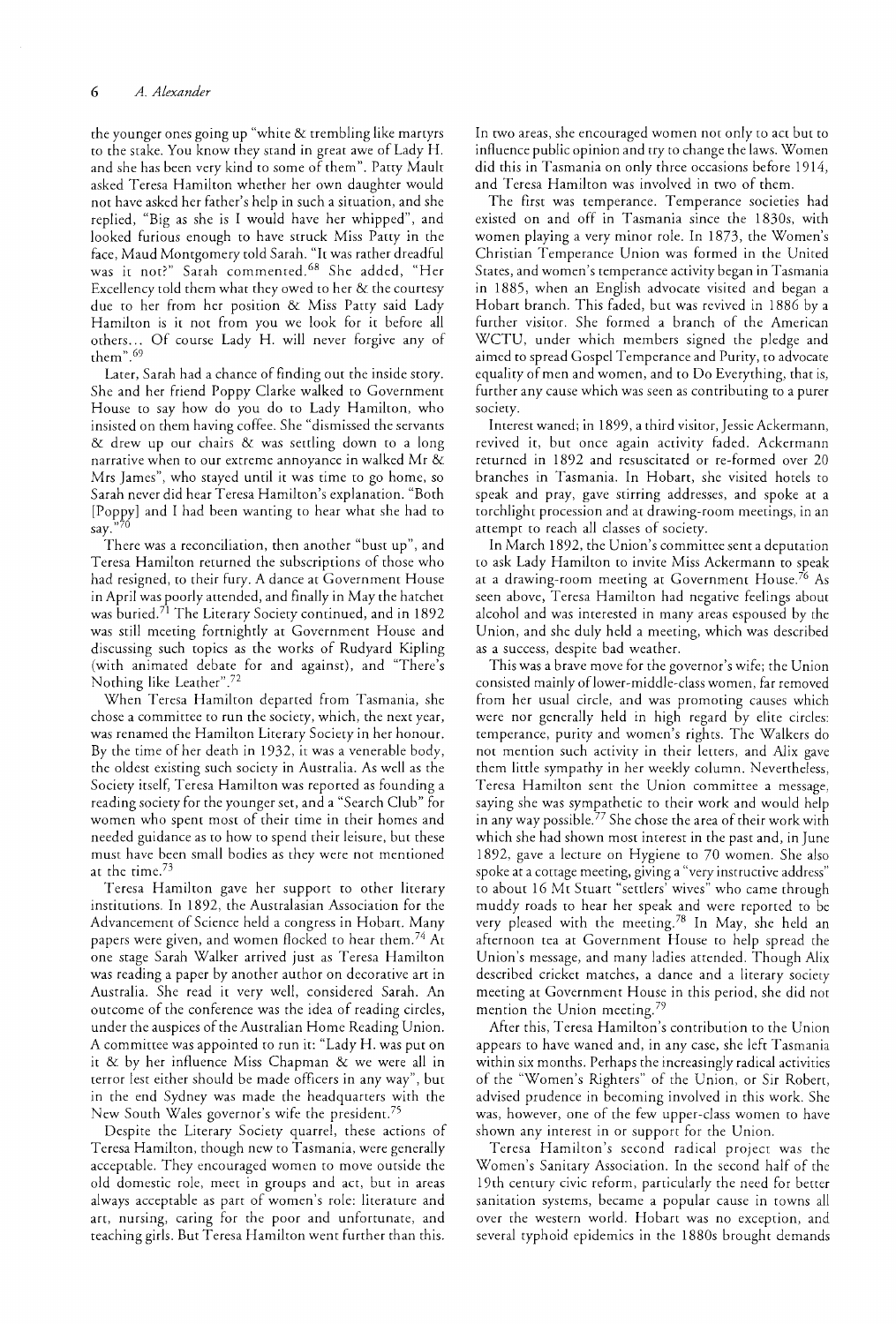for a better sanitary system. Unlike the Launceston City Council, the Hobart body was backward in its approach to city government. Rapid population growth from 1881 to 1891 highlighted defects in civic management, and the need for municipal reform was obvious to forward-thinking people - as noted earlier, the bad smell in Hobart streets was a problem when the Hamiltons were welcomed in 1887. Anxiety over Council inertia prompted the formation, in August 1891, of the all-male Sanitary and General Improvement Association of Hobart, which worked for underground drainage.

Women's involvement in the issue was prompted by a lack of achievement by this group. According to Mrs Hannaford, a later member, the prevalence of typhoid in 1889 and 1890 caused many to consider what could be done.<sup>80</sup> Emily Dobson, a woman of a similar stamp to Teresa Hamilton, conferred with the Ladies' Christian Association and afterwards Teresa Hamilton, who had shown herself interested in this area from 1887. The *Tasmanian Mail* said that the lack of permanent response to Teresa Hamilton's message was due to "the dreadful apathy of which as a community we are the victims to such a deplorable degree". 81

In September 1891, it appeared that a Deep Drainage Bill, which the male association had been advocating, would not be passed by Parliament, and Teresa Hamilton convened a women's meeting. She was supported by eight of Hobart's leading women, including Emily Dobson and Maud Montgomery, and the audience filled the Town Hall to overflowing. Teresa Hamilton told them that it was their duty and privilege to act in this question of life and death, that women with any notion of responsibility must feel that it was as health conservers that their highest duty lay. Man's life and income depend on his health, his and those of "all those gentle clinging souls who depend on him and call him father, brother, supporter, friend".<sup>82</sup> Typhoid, she said, came from insufficient sanitary arrangements, and nothing was being done. "You, a band of warm-hearted, earnest women", she told her audience, had asked her, as "a wife and a mother in this city", to assist in petitioning Council and Parliament to act. Such an appeal, including flattery, emotion, notions of ideals, duty and a possible threat to income, was clearly the method Teresa Hamilton thought best suited to moving Tasmanian women.

Emily Dobson then spoke, more critically of men, and the meeting agreed to organise rwo petitions, to Parliament and the City Council, to pass the Deep Drainage Bill. As it was Thursday and the petitions had to be ready by the following Tuesday, immediate action was necessary. Hobart was divided into districts, and all volunteers were given an area to canvass for signatures. Great enthusiasm was shown, and Alix thought success likely in an endeavour led by"rwo such earnest, hardworking, good and clever women as the wives of our Governor and Bishop".83 At the close of the meeting a vote of thanks was passed to Teresa Hamilton, whose interest in the advancement and prosperity of the city had always been manifest.<sup>84</sup>

A large number of women collected 5740 signatures for one petition and 5413 for the second. Such unprecedented action by women attracted a good deal of attention throughout Tasmania. On the Monday, a second meeting received the signatures, and Teresa Hamilton told the audience that, although there had been a great deal of excitement over the first meeting, the work must be continued. Three resolutions were to be pur ro them. The

first was introduced by Maud Montgomery, who told the women their duties as Christians regarding sanitation: they should keep their homes and streets in such a condition that they would not be ashamed if God himself walked through Hobart. She also urged women to report neglect of duty by nightmen, and to give their children a knowledge of sanitary science. The resolution was that, by voting themselves as ratepayers or by influencing their husbands, women would try to elect councillors who would act in the matter. The second resolution asked women to receive sanitary instruction and report unsatisfactory sanitary matters; the third that a Health Officer and Inspector of Nuisances be appointed. All resolutions were carried.<sup>85</sup> The petitions were duly presented, and Parliament passed the Deep Drainage Bill.<sup>86</sup>

A third women's meeting was less well attended, though all the active women were present. It decided to form a Women's Sanitary Association, with Teresa Hamilton as president and Emily Dobson as secretary.<sup>87</sup> Women who had taken part in the canvass reported astonishment at the intense eagerness by many poor women for improvement, and noted how clean most "little backyards"88 were, so Teresa Hamilton organised cards to be printed, containing rules for household cleanliness and nursing, and members aimed to visit every house in Hobart, distributing cards and inquiring into sanitary conditions. Members were also told to read Ibsen's *Enemy of the People*.<sup>89</sup> This radical play, written in 1882, dealt with a society's attitude towards a clean water supply, so such advice was remarkably progressive.

By December 1891, the 80-member Association felt that much had been achieved. It looked as if the Council would implement reforms, and the visits by members had brought to light many nuisances and evils. "Women have done good work in stirring up public opinion" ,90 and would not rest until all these nuisances were swept away, and the same attention paid to the state of the dwellings of the poor as those of the rich. Women had no power to carry out reforms, considered a member; they could only urge the need for it on the authorities by pointing out evils and "giving the authorities no peace till those complaints are addressed" .91 Issues brought up included butchers' care of meat and fishermen's of fish, and rubbish collections. At one meeting, Teresa Hamilton warned members to avoid a spirit of antagonism and concentrate on education about sanitation.<sup>92</sup> She assisted in this by providing a series of articles for the *Mail,* on "Sanitation and Public Health", Ventilation, Nursing, the importance of Health, and so on. 93

In 1892, the enthusiasm of the Association seemed to wane somewhat, though work continued and, in July, the Association met the local Board of Health, whose members assured the ladies that they were doing all that they could.<sup>94</sup> There was criticism of the Association: a correspondent wrote in the *Mercury* that he or she was glad to see aldermen objecting to its "foolish statements and reports", and advised aldermen to take no notice of these. The Association was doing much damage by letting it go forth to the world that Tasmania was dirty.95 The Editor commented that the Association had caused the authorities to move, "and that is a notable achievement".96 Another correspondent was much amused at the indignation of aldermen who "think their dignity is imperilled by women suggesting reforms". 97 Teresa Hamilton had another series of articles printed in 1892; subjects included "The Want of Sanitation in the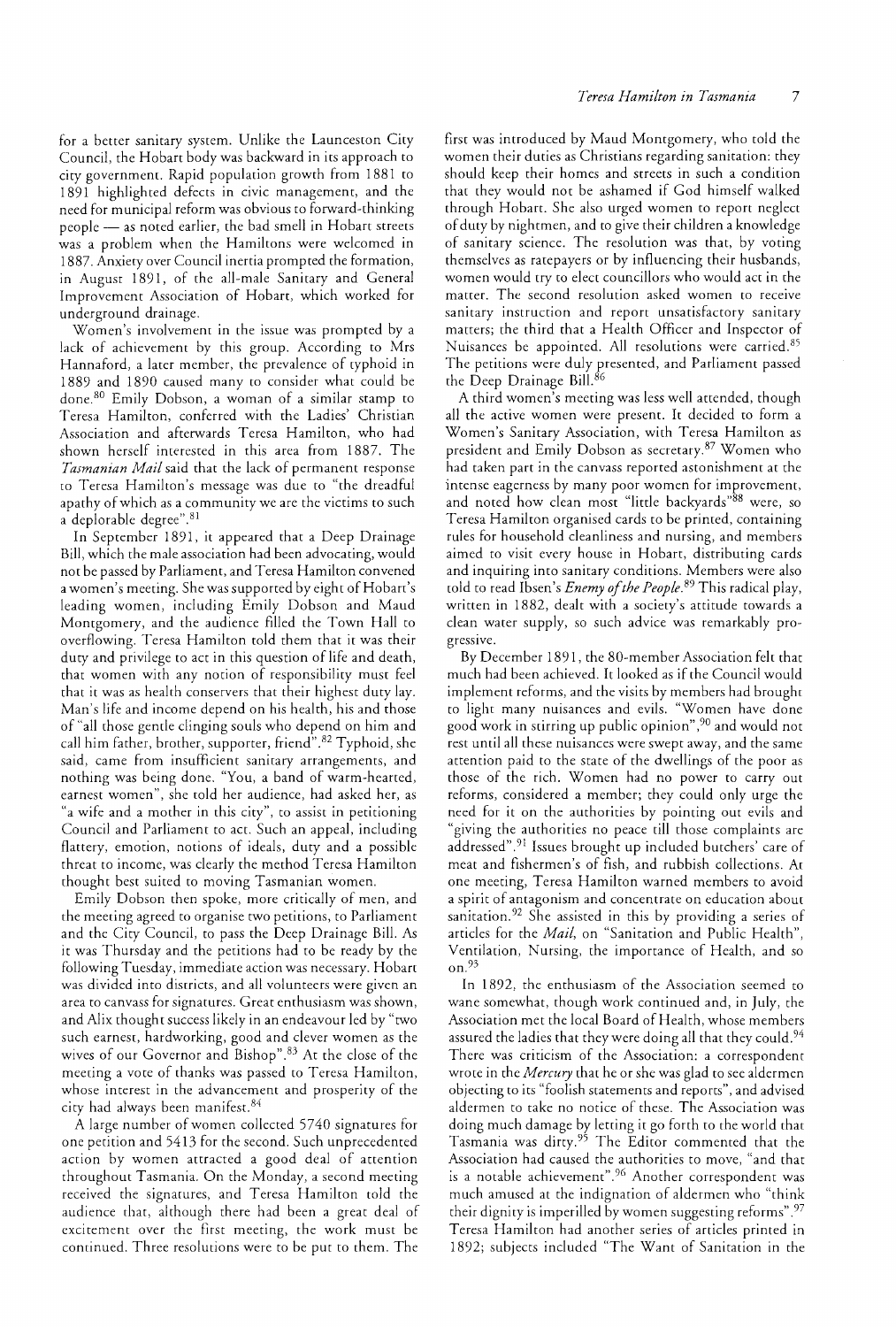Times of our Forefathers"; "The Ground beneath our Houses"; "The Personal health of Members of our Households"; "Sanitary Arrangements of Our Houses", and "Health and its relation to Temperance".98

The Association continued its work in the 1890s, but itself acknowledged that it achieved little, giving as reasons a lack of sympathy and co-operation among people generally, and women's fear of identifying themselves with a movement called "unfeminine", though it was not at all, as it was women's duty to help humanity. Members had been called ugly names and told they were trying to do men's work, but when men did nothing, women felt they had to act.<sup>99</sup>

What the Association had achieved was that women had been seen acting in public, competently running meetings, and rrying to change public opinion and to influence Parliament and the City Council. Women criticised men's handling of sanitation, debated issues with men and stood up to them firmly, showing themselves independent of masculine guidance and authority. Such activity was a considerable achievement for Tasmanian women of the 1890s, and it was accepted at the time that this "noble stand" was led by Teresa Hamilton.<sup>100</sup> As Alix wrote: 101

"The part that Lady Hamilton has taken is one that reflects honour, not only upon herself, but also upon His Excellency the Governor, whose term of office she is working to make so marked in its usefulness. That such an influence for the good of the people should proceed from Government House itself is so fitting and appropriate that people in general are apt to overlook it for that very reason. It can never be forgotten, however (and the truth will be more generally acknowledged in all probability when this kindly lady has left our shores) what time and pains Lady Hamilton has expended in her endeavours ro make the women of Tasmania interested in matters relating to the health and comfort of themselves, their families, their dependents and their houses, as well as the research she has initiated into standard works on hygiene, so as to enable her to furnish her readers and listeners with the best information procurable on every branch of the subject she takes such an interest in.'

In November 1892, it was announced that the Hamiltons were returning to England. Alix reported<sup>102</sup> that regret was "very sincere and general"; the Governor would be missed for his courtesy, considerateness and kindness, but his loss would be felt less than that of Lady Hamilton, "who had done so much for the good of Tasmania" . Not only had her private acts of kindness been numerous, but:

"If a masterly inactivity in political matters is desirable in a Governor, a masterly activity in social affairs is equally desirable in a Governor's wife, and this Lady Hamilton has always displayed in her efforts for the intellectual, artistic and hygienic improvement of the people. Innumerable are the meetings of all kinds she had presided over, the concerts and other entertainments she has patronised, the speeches she has made, and the journeys she has undertaken for the forwarding of altruistic schemes."

The next week Alix returned to this topic.<sup>103</sup>

"Lady Hamilton has taken so active a part in all useful works that it is hard to realise what Tasmania will do without her. We want more women who will strive to

do what is right, happen what may, and who will go on towards a purposeful goal without being drawn to the right hand or to the left by useless regard for the many different opinions of a more or less variable society. There are many who have misjudged her at times, but who, appreciating her singleness of purpose and strength of character, have been glad to acknowledge to her that they were wrong, and to join with others in expressing the high respect, regard, and admiration they must always feel for her, both as a Governor's wife and as a woman."

Alix thought that Teresa Hamilton's activities had had an important effect on Tasmanian society. The tone seemed higher and more earnest, there was more interest taken in work for the good of the community, and more pains by the young in self improvement. Teresa Hamilton had encouraged women and girls to take more interest in those around them, and in art and literature. There was less provincialism and "cliquism", and Hobart compared well with larger cities in respect of culture and refinement.<sup>104</sup>

In the week before she left, Teresa Hamilton certainly undertook a variety of activities, as well as supervising the packing of a large household after a residence of six years. She attended a children's concert, held the third in a series of large dinner parties at Government House, watched a polo game, presented the prizes to the pupils of Miss Mackenzie's gymnasium and the pupils of the Ladies' College (where she hoped that another woman would be appointed to the governing Council in her place  $-$  but alas, after Teresa Hamilton's departure the College closed), attended a "very clever" lecture by Madame Henry, sent "a kindly letter of congratulations and a lovely bunch of carnations from Government House" to a bride, and took part in several farewell activities - nothing very novel, perhaps, but a considerable effort at such a busy time. She also personally supervised the decoration of the Government House reception rooms with maidenhair fern and scarlet cacti.<sup>105</sup>

This was done in preparation for a large reception at Government House, to which a thousand people came (including Lady Dobson, Miss E. Dobson, the Misses Walker, ].B. Walker, but not the Maults). Five hundred and fifty shook hands with the Hamiltons, "all anxious to say farewell to the most generally popular Governor and Governor's wife we have had for many years".106 The viceregal couple was presented with an address from the City Council, in which Lady Hamilton's "unostentatious charity, benevolence, and bright example" were praised, and later she was presented with addresses from the women of southern, then northern, Tasmania.

The southern women, organised by a committee which was headed by Lady Dobson and Mrs Montgomery, collected money to present Teresa Hamilton with a diamond ring, but she intimated that she could not accept so handsome a present. So she received a gold bangle, and the rest of the money went to the Benevolent Society. The presentation and the commitree's words of gratitude for her "work amongst us" so affected Teresa Hamilton that she found some difficulty in replying; then she thanked the ladies, and said that her activities were done from a sense of duty first and pleasure afterwards, and that she had made so many friends that she would always look back on her Tasmanian years with delight.<sup>107</sup> This was only a year after the Literary Club quarrel, but either everyone was conscious of saying the right thing, or they had indeed come to admire Teresa Hamilton's qualities.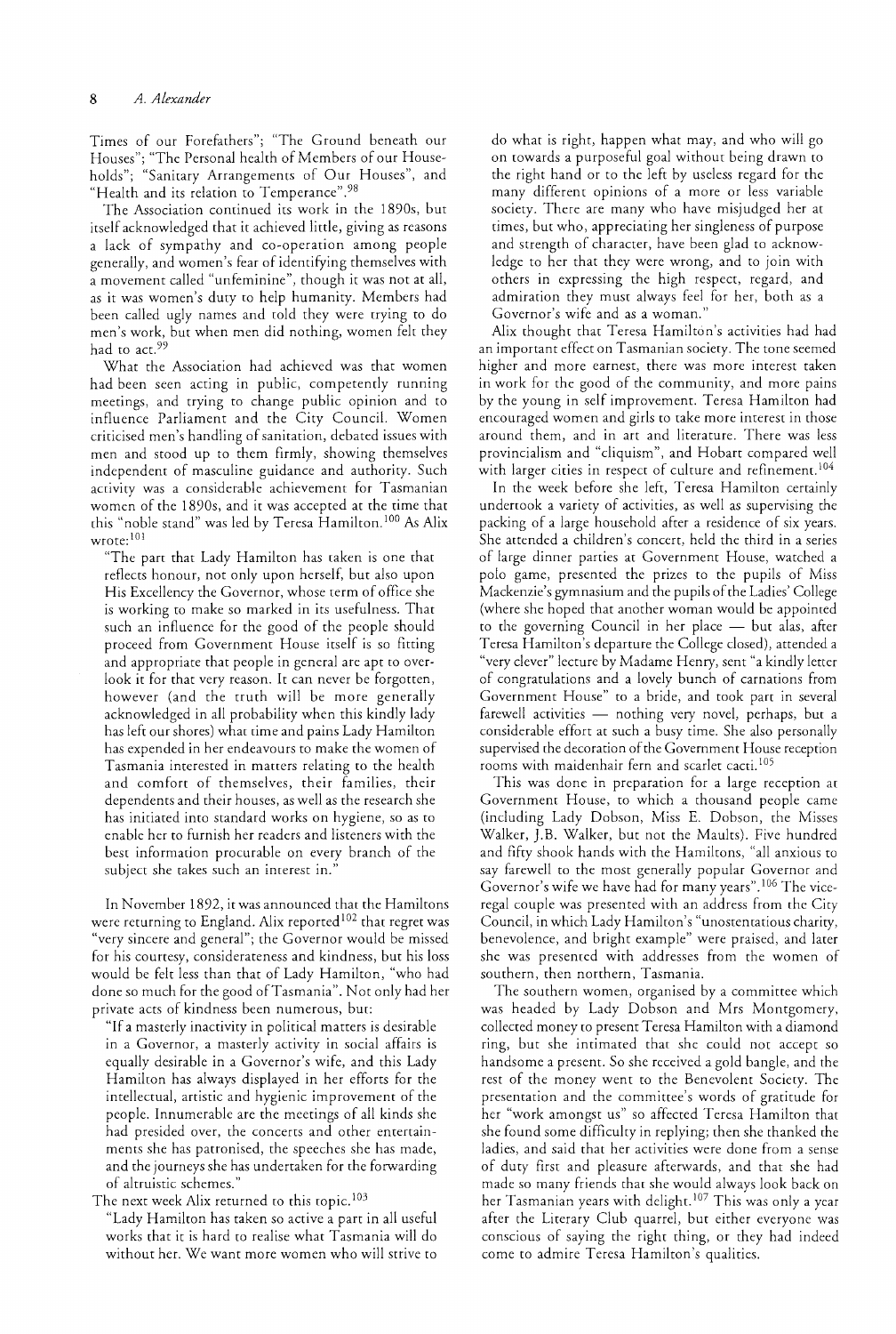Just before she left, Teresa Hamilton was presented with five addresses in the Town Hall, from the Anchorage committee, the Women's Sanitary Association, the Convalescent Home, the Young Women's Christian Association, and one large one, illuminated with paintings of Tasmanian flowers and berries and bound in black morocco, from the women of southern Tasmania, with 1600 signatures. Teresa Hamilton said in reply that she had received much praise, but the work had mainly been done "by the women of the place". Her last function in Hobart was to attend a meeting of the Home Reading Union in the Royal Society room of the museum. Here she was given a standing ovation.<sup>108</sup>

How can Teresa Hamilton's contribution to Tasmania be summed up? Clearly she was a forceful woman, and this trait was encouraged by the authority which came with her position as Governor's wife, and perhaps from a feeling common to migrants from Britain, that they are bringing their superior knowledge to improve the colonials. She also felt that she was doing her duty, and this can encourage people to put forward their own point of view at the expense of others'. Her overbearing streak could get out of hand, as in the Literary Society quarrel. The Walkers' letters, however, show that for them at least this was but one fault among a number of positive aspects, and if Alix's column was true and not merely sycophantic, many others felt the same way.

Teresa Hamilton did a great deal to bring new ideas of women's role to Tasmania, but there were many aspects of first-wave feminism with which she had no obvious sympathy. She displayed no interest in women's suffrage, which was not an issue in Tasmania in her period, or in improving conditions for working women, or opening professions to women - though as her daughter later became a doctor, stili unusual for women at this time, she was presumably sympathetic to this.<sup>109</sup> She showed no inclination to change the basic structure of society, and said nothing to challenge the traditional view that women's aim in life should be marriage, and the intelligent care of husband and children. Certainly her address to the first meeting of the Women's Sanitary Association, where she told women that it was as health conservers that their highest duty lay, and they and their children were "gentle clinging souls", does not show much militant feminism.

What Teresa Hamilton was interested in was promoting what she felt were suitable interests for women: their intellectual activity and education, and the welfare of their families. If this meant being active in public, so be it. Women were to be encouraged into joining societies to promote both culture for themselves, and acting to promote the good of society generally, as in sanitation and temperance. Teresa Hamilton was not afraid, as Alix wrote, "to do what is right", $^{110}$  neither was she afraid of criticism, and she would challenge anyone, men included, to gain her aims and improve society. Before Teresa Hamilton's arrival in Tasmania, women's public activity had been virtually nil, with hardly any women's societies. By the time of her departure, women had held public meetings, debated issues with men, tried to change public opinion, gone into the streets to canvass for signatures for petitions, challenged the City Council and Parliament, and, in shorr, had made their voices heard without masculine guidance. And the leading lady in the colony not only led this activity but had told women that it was their duty. As well, there were numerous women's societies, which were quite accepted. At first, women's reaction to Teresa Hamilton was lukewarm but, as they became used to her, they were more receptive. She certainly awakened women's interests in the possibilities open to them.

Another facet of Teresa Hamilton's activities was that she tried to reach all classes, at a time when many governors' wives concerned themselves solely with the upper class. Teresa Hamilton presumably invited only these ladies to her entertainments (though there was that "funny mixture" at the Literary Society), but she included all women in her addresses, and was not afraid to consort with the lowermiddle-class Women's Christian Temperance Union.

It is instructive to compare Teresa Hamilton with her predecessor Jane Franklin: both forceful women, both keen to improve society for society's good and both convinced that they knew how to do it. Teresa Hamilton, however, did not receive the criticism that Jane Franklin did, probably because she maintained always that she was only doing her duty as a woman, in woman's proper sphere of action. And she did not venture into that absolutely masculine realm, government.

Nevertheless, she did challenge men and encouraged other women to do so. There was little criticism of this, probably because, in the respectable 1890s (as opposed to the 1840s), few people in Tasmania dared to criticise, at least openly, the actions of the Governor's wife. Perhaps it is telling that in the address presented to the Hamiltons on their departure by the, all-male, Hobart City Council, Teresa Hamilton was praised for acceptable feminine actions only; her unostentatious charity, benevolence and bright example, from which one might have thought her merely another quiet, good governor's wife. It was the women who thanked Teresa Hamilton for her "work".

So Teresa Hamilton left Tasmania with its structure much as it had been in 1887, but with women shown how to playa much more active role within that structure. She is the foremost illustration of the fact that first-wave feminism was introduced to Tasmanian women from outside, by those whose husbands held leading positions, such as Teresa Hamilton herself, Maud Montgomery and a later bishop's wife, Josephine Mercer; or by visitors who came to promote a particular cause, such as Jessie Ackermann and temperance. The only really active Tasmanian-born woman was Emily Dobson. She had been a usual wife and mother until 1891, when she suddenly became active, as seen in the Women's Sanitary Association. In the following years she founded a number of societies and was the leading light of such feminism as existed. It was very much on the pattern started by Teresa Hamilton and could very well have been inspired by her.

The rest of Teresa Hamilton's story is soon told. She returned to England to sadness: first her mother died, then Sir Robert in 1895, and in 1908 her daughter Mary, who was only in her twenties. Fortunately her son survived and lived near her. Teresa Hamilton continued to write articles and read papers, including one on Tasmania, and kept in touch with her friends there. In the early 1930s, she was hostess, by proxy, at reunions of the Hamilton Literary Society, her sketching club and her ambulance class, sending a cheque to cover expenses. She died in Bath at the age of eighty. Her obituary in the *Sydney Morning Herald* praised her as a patron of the arts and described her promotion of literature and  $art,$ <sup>111</sup> as did her one line in her husband's entry in the *Australian Dictionary of Biography.* Teresa Hamilton deserved more than this.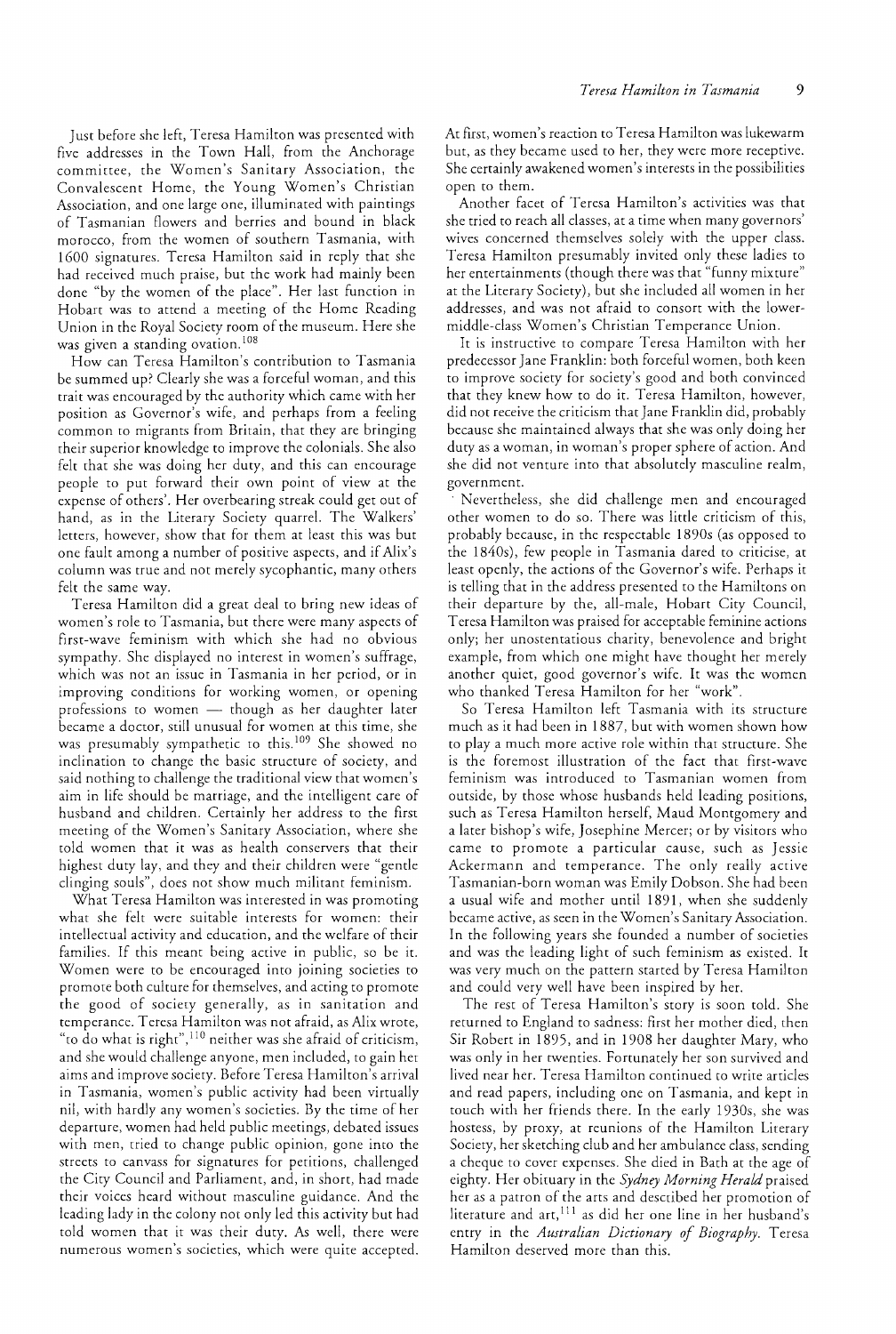# **REFERENCE MATERIAL**

The following abbreviations are used for sources repeatedly cited in the text.

Publications

| ADB        | Australian Dictionary of Biography |
|------------|------------------------------------|
| CN.        | Church News                        |
| Cyc. Tasm. | Cyclopedia of Tasmania             |
| Merc.      | Mercury [Hobart]                   |
| SMH        | Sydney Morning Herald              |
| TМ         | Tasmanian Mail                     |
| WA         | Walch's Almanac                    |

#### Correspondents

| TW.        | Isa Walker             |
|------------|------------------------|
| <b>IBW</b> | James Backhouse Walker |
| МW         | Mary Walker            |
| SW.        | Sarah Walker           |

# Archival Material

- Archives Office of Tasmania
- B University of Tasmania Archives  $-$  B
- CSD Colonial Secretary's Department [Archives Office of Tasmania]
- RS University of Tasmania Archives - Royal Society
- UTA University of Tasmania Archives
- W University of Tasmania Archives - W
- WCTU Women's Christian Temperance Union minutes

## **REFERENCES**

- ALEXANDER, ALISON, 1987: *GOVERNORS LADIES.* Tasmanian Historical Research Association, Hobart
- ALEXANDER, CYNTHIA, 1985: The Itinerants a ladies' literary society. *Tasm. Hist. Res. Assoc. Pap. Proc.* 32(4): 146- 150.
- *AUSTRALIAN DICTIONARY OF BIOGRAPHY*. Melbourne University Press, Melbourne.
- BOLGER, P., 1966: *HOBART TOWN.* Australian National University Press, Canberra.
- BURKE, A.P., 1970: *COLONIAL GENTRY*. Harrison and Sons, London.
- *CYCLOPEDIA OF TASMANIA. Vol.* 1. Maitland & Krone, Hobart.
- ELLIS, VIVIENNE RAE, 1979: *LOUISA ANNE MEREDITH: A TIGRESS IN EXILE.* Blubberhead Press, Hobart.
- MORRIS, AGNES, M., 1966: *LADY HAMILTON'S TASMANIA.*  Hamilton Literary Society, Hobart.
- ROBSON, LLOYD, 1994: *HISTORY OF TASMANIA. Vol* 2. Oxford University Press, Melbourne.
- SERLE, JESSIE, 1992: Government House, Tasmania: an essay in British Establishment aspirations. *In* Winter, G. (Ed.): *TASMANIAN INSIGHTS.* State Library of Tasmania, Hobart.
- *WALCH'S ALMANAC,* published annually: J. Walch & Sons, Hobart.
- WEIGALL, A., 1934: *MY LITTLE WORLD*. Angus & Robertson, Sydney.

## **NOTES**

- I. *ADB* 4: 331-332.
- 2. Alexander: chs 1-7.
- 3. Alexander: ch. 8.
- 4. Alexander: ch. 9.
- 5. Alexander: ch. II, quotation p. 142; RS 111(34).
- 6. RS  $1/1(34)$ .
- *7. Cye. Tasm.* 1: 220; *WA* 1863: 122; 1865:122; CSD 4/37/455; Setle: 203.
- 8. Quoted in Ellis: 202; Serle: 204-205.
- *9. WA* 1882: 191; *Cye. Tasm.* 1: 220.
- *10. ADB* 6: 203.
- **II.** *SMH* 13/0811932; Morris: 17; *Mere. 12/0311887;*  Burke: 783.
- 12. Weigall.<br>13 Weigall
- 13. Weigall: 5, 27; Morris: 51; Burke: 783.<br>14. ADB 4: 331-332: Merc. 12/03/1887: M
- *14. ADB* 4: 331-332; *Mere.* 12/0311887; Morris: 15.
- 15. Weigall: 95.<br>16. SMH 13/08
- *16. SMH* 13/08/1932.<br>17. Weigall: 86. 95.
- 17. Weigall: 86, 95.<br>18 M Blackwood
- M. Blackwood, South Hobart, pers. comm.
- 19. Morris: 51.<br>20. IBW/MW
- 20. JBW/MW 21/06/1891, W9/L2/6.<br>21. Ouoted in Morris: 17.78.
- 21. Quoted in Morris: 17, 78.
- 22. JBW/MW 16/02/1890, W9/L2/5.
- *23. Mere. 12/03/1887.*
- 
- 24. Ibid.<br>25. TM *25. TM 12/11/1892.*
- C. Alexander: 148, 149. W9/L2/6, 18/10/1891, Lady Hamilton gives an "evening" when the Australian Squadron is in port; a ball at Government House, JBW/ MW 12/0311890, W9/L2/5. See also *TM 2/04/1892.*
- 27. SW/MW 21/10/1890, W9/L4.<br>28. TM 7/05/1892.
- *28. TM 7/05/1892.*
- *29. TM* 7/05, 2,9,28/0411 892; Weigall: 93.
- *30. Cye. Tasm.* 1: 27.
- 31. Robson, vol. 2: 126-127.
- 32. Morris: 17, 74.<br>33. TM 26/09/189
- 33. *TM 26/09/1891* report of 1887 address.<br>34. *TM 23/05/1891*
- *34. TM 23/05/1891.*
- 35. Diary of Beatrice Butler 18/0611889, B9/6 2(2).
- 36. Ibid.<br>37. *TM*
- *TM* 23,30/05, 20,27/06, 29/08, 12/09, 10,31/10, 7/11, 28/1211891; 18/0611892; 10/06/1893.
- *38. TM 14,21/1111891.*
- 39. TM 11/06, 22/08, 17/10/1891; 4/06, 15/10, 5/11/1892.<br>40. TM 16/08/1891.
- *40. TM 16/08/1891.*
- *41. TM* 18/06, 24/0911892; 30/1211893; 1/0711897; 16/09/ 1899.
- *42. TM* 1011011891; 5/03, 17/09,2911011892.
- *43. Mere. 16/0911891.*
- *44. TM* 23/0911899; *Mere. 16/0911891.*
- 45. Minutes of Dorcas Society, March 1887, November 1892, UTA.
- *46. TM 26111/1892.*
- 47. JBW/MW 2211211889, W9/L2/A.
- 48. SW/MW 22/01/1890, W9/L.
- 49. JBW/MW 21/0111890, W9/L2/5.
- 50. SW/MW 22/06/1890.<br>51. JBW/MW 27/01/1891
- 51. JBW/MW 27/0111891, W9/L2/5.
- 52. JBW/MW 12/07/1890.
- 53. JBW/MW 21/12/1890, W9/L2/5.<br>54. Ibid.
- Ibid.
- 55. SW/MW 27/03/1892, W9/L4/6.
- 56. JBW/MW 18/0311890, W9/L2/5; *TM 21,28/0511892.*
- 57. Bolger: 184; *TM 7/05/1892.*
- *58. TM* 25/0411891; 1/0911894; 29/0511897.
- 59. JBW/MW 15/11/1891, W9/L2/6; Morris: 15.
- *60. SMH 13/0811932.*
- *61. TM 1/0911894.*
- *62. TM* 1/09/1894; 21/0411900; 14/0911908.
- 63. SW/MW 23/0411890, W9/L4; see also IW/MW 27/0911889, W911 1/6.
- 64. SW/MW undated 1890, W9/L4/4(9).<br>65. SW/MW 8/02/1891, W9/L4/4.
- 65. SW/MW 8/0211891, W9/L4/4.
- 66. Ibid.
- 67. C. Alexander: 148; SW/MW 8/0211891, W9/L4/4(21).
- 68. SW/MW 21/0211891.
- 69. SW/MW undated [March 1891], W9/L4/4.<br>70. SW/MW 2/05/1891, W9/L4/5(9).
- SW/MW 2/05/1891, W9/L4/5(9).

*73. SMH* 13/08/1932; Morris: 18-19.

71. JBW/MW 22/02, 1,8,15/03, 5/04,10/05/1891, W9/L2/6. 72. TM 21/05, 23/04/1892.